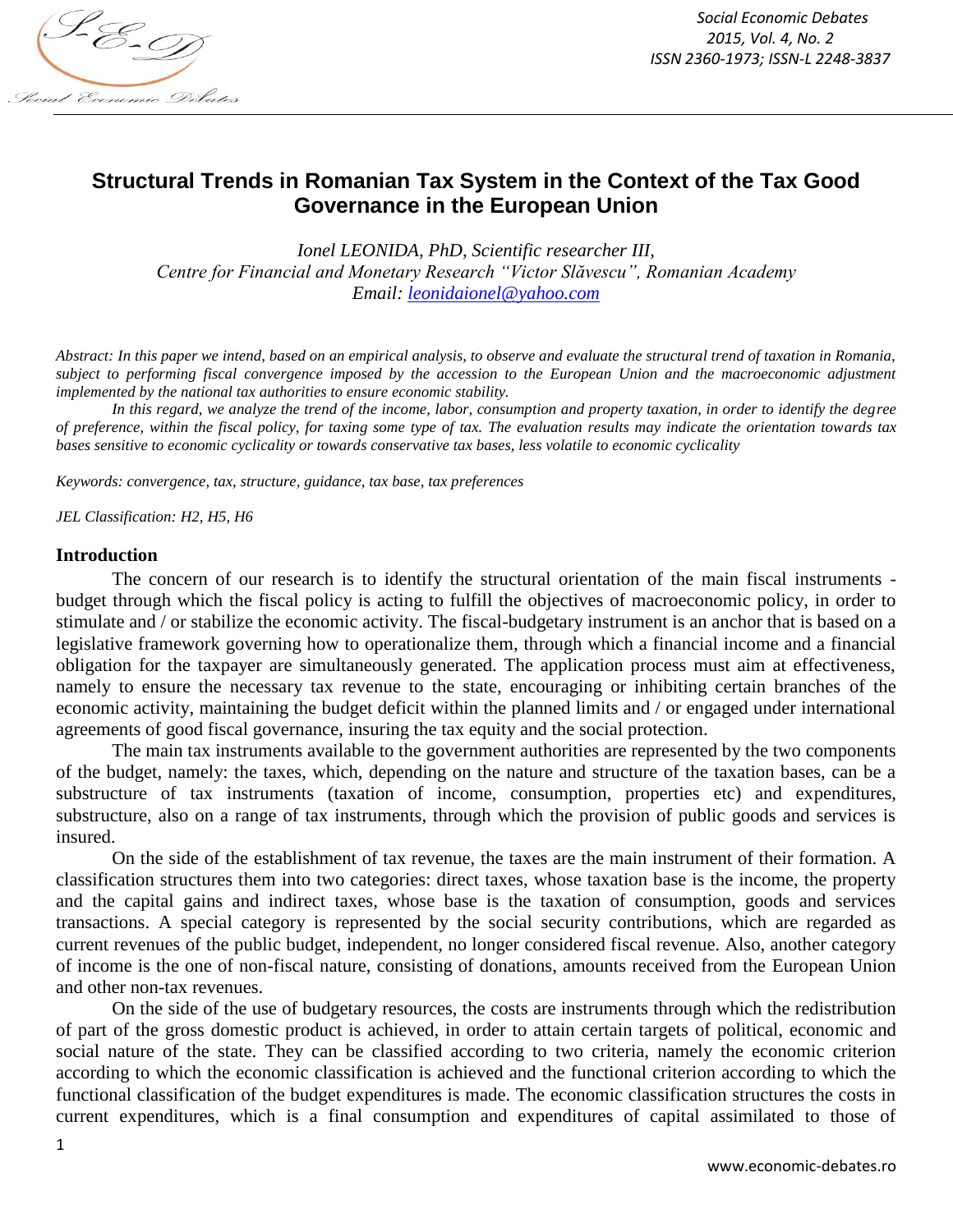

investment nature, contributing to the value added in the economy. The functional classification structures the expenditures according to their destination in convergence with the government objectives, ensuring conditions for sustainable economic growth and future tax multiplication.

### **Analysis of tax revenue**

Overall, the budget revenues in the period analyzed are on an upward trend in nominal value and their structural typology is characterized by stability.

The dynamics of taxation recorded an upward trend, both in the taxation of individuals and of the legal entities, while maintaining the statutory tax rate of 16% throughout the entire period analyzed. In the light of this statutory income tax rates, Romania ranks fourth among the lowest tax rates in the EU and by 17-18 % below the EU average.





*Source: Done by the author using data from Appendix 1 \*2015 - Forecast*

The upward trend of tax revenues generated by the taxation of income was generated by the dynamics of tax bases, namely:

 Minimum gross nominal wage growth in the economy from 2010 to 2015, of 375.00 lei, from 600.00 to 975.00 lei;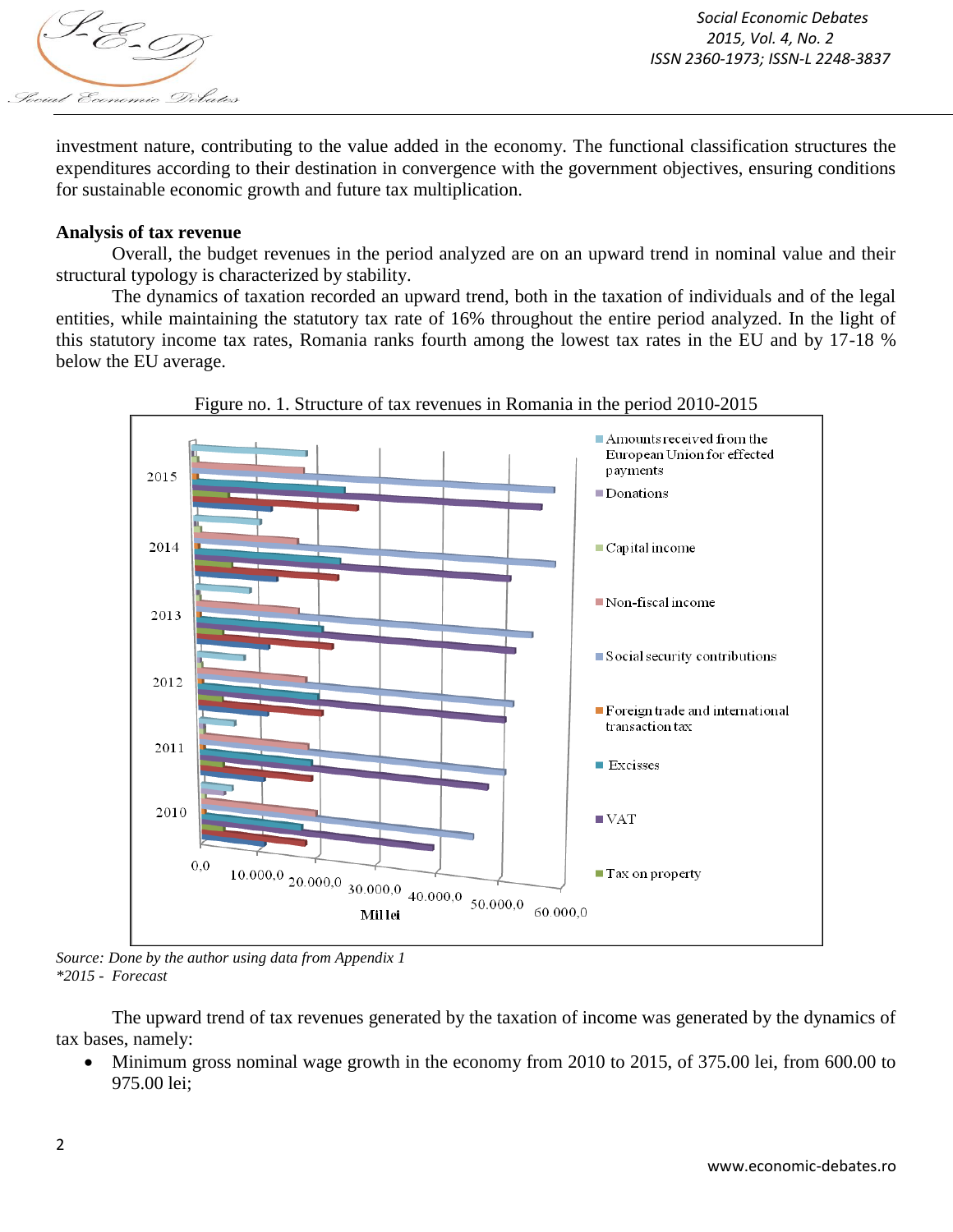

- The gross nominal average wage growth in the economy from 2010 until 2015, of 441.00 lei from 1967.00 lei to 2408.00 lei;
- Annual growth in number of employees in the economy from 2010 until 2015 with 130.100 persons, from 4.333.800 people to 4.463.900 people.

Figure no. 2. Evolution of gross minimum wage per economy, the nominal average wage in the economy and annual number of employees in the economy in the period 2010-2015



*Source: based on the information from the National Statistics Institute \*2015 - Forecast*

The dynamics of property tax also recorded an upward trend generally expressed stronger in 2014. The properties are stable tax bases, less fluctuating by economic cycles, easy to implement and manage, which gives them certain advantages compared with other types of taxes, namely: they do not affect the economic behavior of taxpayers (saving, consumption, investment); tax base is visible, making it difficult to circumvent the tax; the value of the tax base is relatively constant, which does not affect the variability of the tax due. We note that the property tax has a number of advantages for both the administration and for the taxpayer, and yet, this tax is underutilized in practice, with a very small share in making up of revenues.

Against this background of a low budget of the revenues, at the end of 2013 a special tax on buildings (GEO no. 102/2013) was introduced, which explains the upward dynamics of this indicator in 2014. Statistics on revenues drawn from the budget of state property taxation in the European Union Member States show that most countries have low tax rates for properties .

In the context of tax rules on fiscal governance, several European countries have revised their property tax policy in 2013, as a measure of efficiency and increase of budget revenues from this source.

The dynamics of consumption taxation is part of the same general trend, the main instruments of taxation being represented by the VAT and the excise duties.

As regards VAT, the legal tax in the period under review was structured as follows:

 a standard 24% for tax bases for taxable transactions which are tax exempted or are not subject to reduced rates of 9 and 5% (until 30 June 2010 the standard rate was 19%);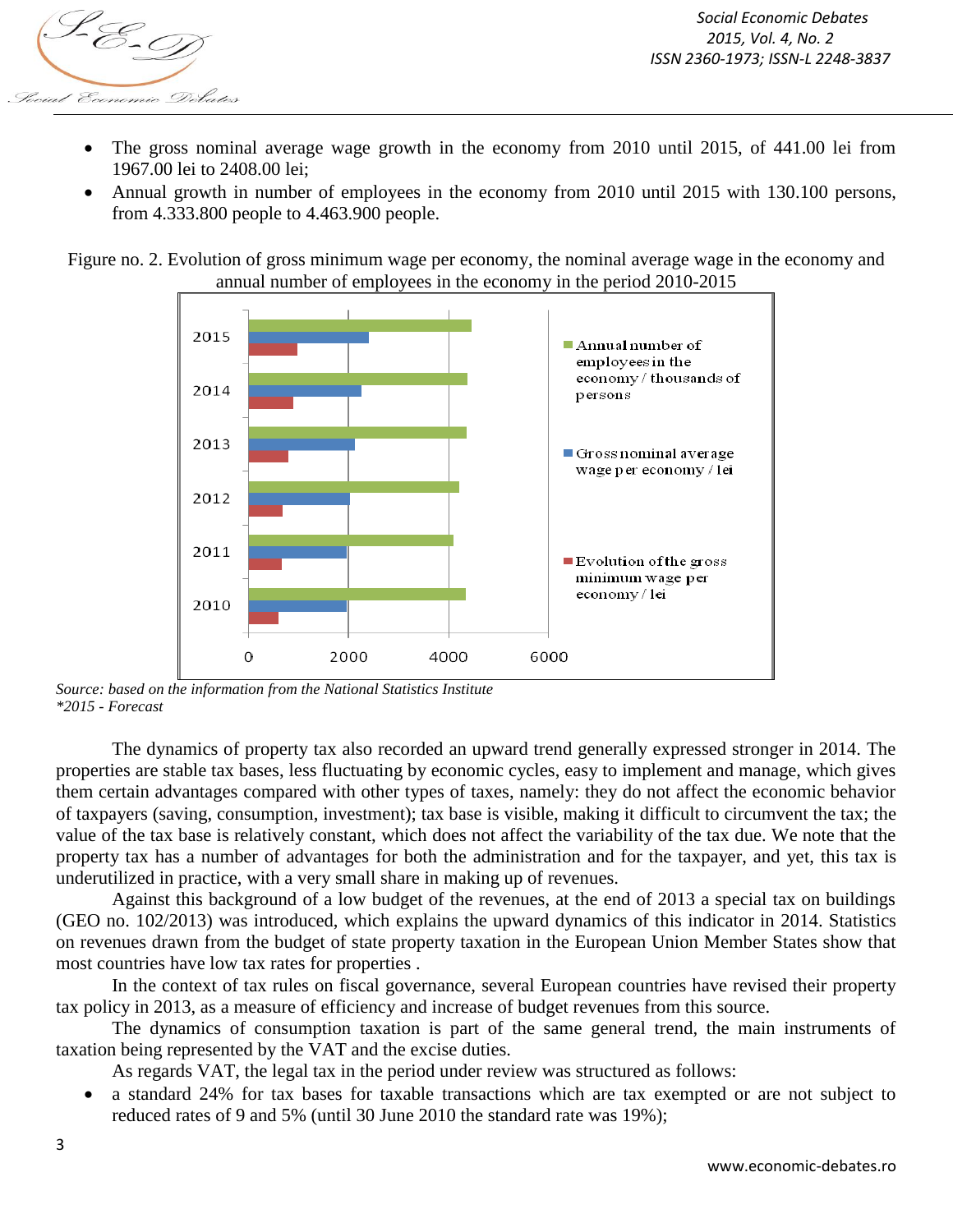

*Social Economic Debates 2015, Vol. 4, No. 2 ISSN 2360-1973; ISSN-L 2248-3837*

- a reduced rate of 9% applied to the taxable amount for the service and / or goods, namely:
	- o services and cultural events carried out by public or other non-profit cultural organizations;
	- o supply of textbooks, books, newspapers and magazines, except for advertising;
	- o supply of prostheses and accessories thereof, except dentures, orthopedic products, human and veterinary drugs;
	- o accommodation in the hotel sector or sectors with a similar function, including renting land for camping.
- a reduced rate of 5% applied to the taxable amount for the supply of housing as part of the social policy, including the land they are built on, under certain conditions.

The revenue from indirect taxation in the period analyzed, were the primary resource for total budgetary revenues, with a year on year important share, in total between 38 and 40 %, over 25 % of tax revenues from VAT and over 10.5 % tax income from excises.

Between 2010-2012, the revenues from VAT and the excise recorded exceedances of budget planning, as a propagated result of the changes in the statutory tax rates, the gradual recovery in household consumption and the price dynamics.

Between 2013 - 2014, the revenues from VAT and excise duties, recorded values below the annual budget planning, except for the amount of proceeds from excises in 2014, which exceeded the programmed level. The overall situation of loss of tax revenue from the two categories of fees was the result of the negative growth in consumption and a decrease in collection efficiency.

In the first semester of 2015, the collections from indirect tax recorded increases as to the same period of the previous year, 18.3% in the VAT and 8.6% in the excise tax.

In the European context, Romania has a high share of VAT, ranking third after Hungary (27%), Sweden and Denmark ( 25%) and even in these conditions, in Romania the share of tax revenues from VAT into the GDP is lower than in countries with a lower VAT rate (Croatia, Estonia, Bulgaria). This indicates some structural differences between economies in the sense that in Romania the greater share of the population is rural, which facilitates the self-consumption. According to a study conducted on a total of 44 countries, it is shown that the VAT collection efficiency is inversely proportional to the share of agriculture in the GDP and directly proportional to the degree of urbanization and the openness of the economy.

The dynamics of the social insurance contributions recorded positive developments throughout the entire analyzed period, the budget revenues are over the initial programming, except for the year 2013, when earnings were equal to the budgetary planning. This was largely the result of minimum and average earnings growth in the economy, the slight increase in the annual number of employees and the extension of the contributory to the social security and other categories of individuals and legal entities.

On the other hand, the amount of revenues generated by state social insurance contributions have been affected by the increase of the percentage share of contribution to the pension fund of the Pillar II, which share increased by 0.5 percentage points per year starting on 1 January of each year, so that in 2015 the share reached 5 %, compared with 3 % in 2011, 3.5% in 2012, 4% in 2013 and 4.5% in 2014.

In the regional context, Romania has a relatively high share of aggregate statutory social contributions ranking third at the beginning of the period and fourth starting 2013. Although it has a relatively high share aggregate statutory social contributions, Romania ranks last in the region in terms of collection efficiency.

The non-tax revenues consisting of economic activities of the state, fees charged by public institutions and other sources (fines, penalties, confiscated assets etc) record a relative decrease in the period, which could mean a restriction of the economic activities of the state.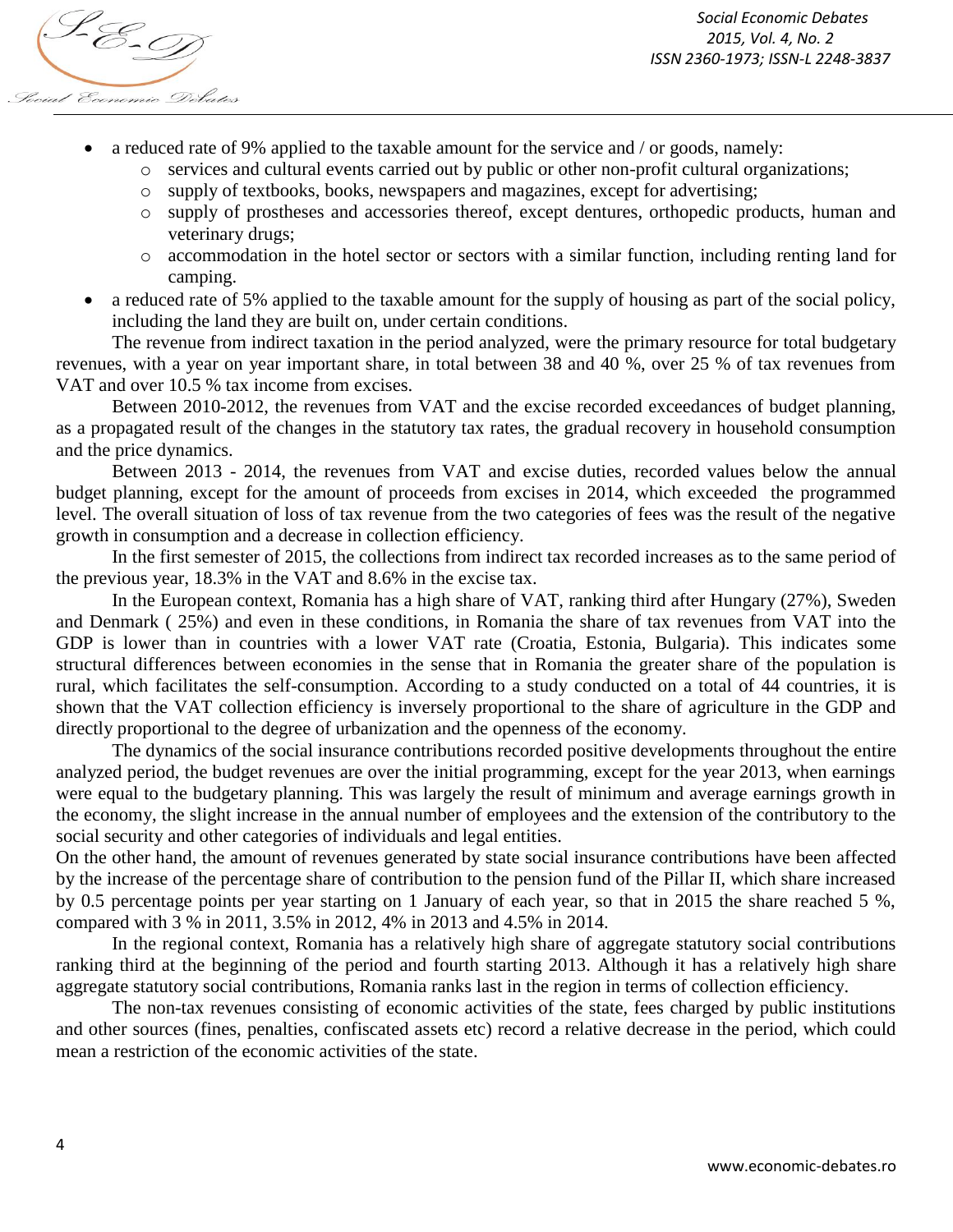

# **Analysis of budget expenditures**

Overall, the expenses in the period under review are part of an upward trend in nominal terms, and their structure is characterized by stability. The dynamics of budget expenditures categories is different from their general evolution showing cyclical fluctuations in most of them.





*Source: Done by the author using data from* Annex 2 *\*2015 - Forecast*

The staff costs were subject to a significant reform in 2010. Amid significant increase in the wage bill and average earnings in the public sector, a wage reduction of 25% was applied in this area, starting with semester II / 2010, which led to lower personnel expenses in 2010 compared to previous years. In 2011, the policy of reducing staff costs in the public sector continued both through effects propagated from the previous year, and by reducing the number of employees and the strict application of the rule of 1 post filled to 7 released for the public sector. In 2012, the personnel costs were increased compared to previous years due to the decision of increasing the public sector wages in two successive stages, by 8% in June and 7.5% in December. The dynamics of budgetary staff reduction manifested itself in 2012 too, though at a slower rate than in the previous years. In 2013, the staff costs registered a relative balance between programming and execution, but, compared to the previous years, there were significant increases (7.8 bn. lei compared to 2011 and 5.4 bn. lei compared to 2012). This development was the result of the positive dynamics of wage and the relaxation of the personnel policy in the public sector, eliminating the rule of 1 post filled to 7 released with the 1 to 1 rule. In 2014, the personnel costs in the public sector increased compared with 2013 by about 4 bn. lei, due to the increase in the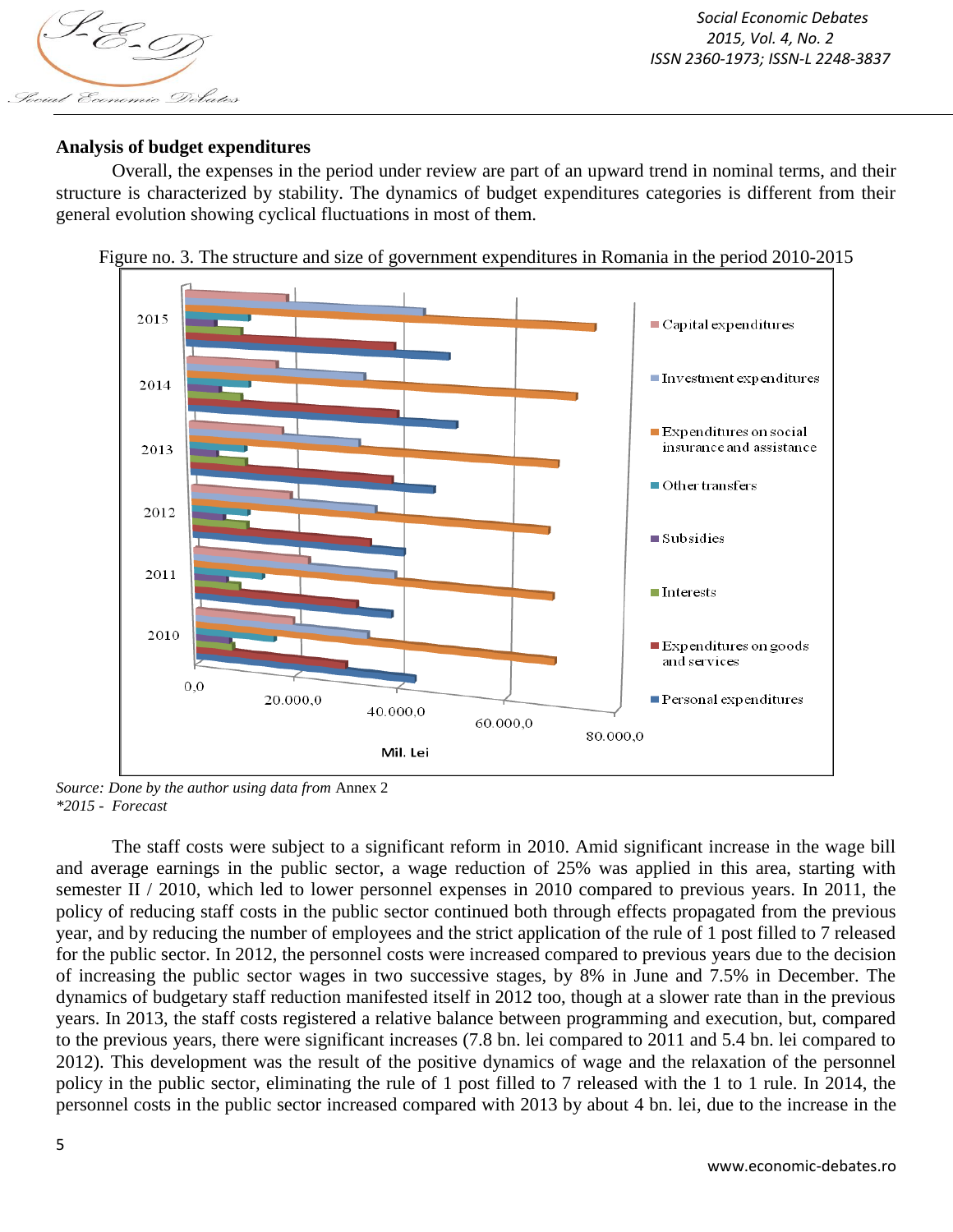

gross minimum wage to 850 lei from 1 January 2014 and to 900 lei from 1 July 2014, as well as to the payment of entitlements established by court decisions.

In the European context, in terms of staff costs in the public sector, Romania's position improved at the beginning of the review period amid fiscal consolidation measures implemented in 2010, but gradually, over time, there has been an upward trend, confirmed by the development of personnel expenses in semester I / 2015, higher by 1.2 bn. lei versus the same period of the previous a year.

The share of expenditures on social insurance and assistance during the period 2010 - 2014 in Romania is significant, and the problem of the structural deficit of the public pension system is not resolved, and the budget expenditures with pensions are unsustainable in relation to the contributions received, even if it took some measures to improve these deficiencies.

The social security budget deficit has widened in the recent years, reaching a peak of 12.8 bn. lei in 2011, the trend being maintained throughout the period analyzed.

In the European context, the share of social insurance payments in the total expenditures, Romania ranks in the hierarchy of progressive weights on the tenth position.

The investment expenditures, which comprise the capital expenditures, the projects financed by postaccession non-reimbursable external funds, the expenditures for programs with reimbursable financing and other transfers similar to investment, the capital expenditures rose sharply and had a high share in the total budget expenditures, in comparison with the European countries, recording frequent corrections or executions inferior to programming, which reveals significant weaknesses in the budgetary programming.

Although throughout the period analyzed the investment expenditures had a high percentage within the total budget expenditures compared with the EU countries, the results in terms of improving the quality of infrastructure have been modest.

The failure of carying out investment expenditures in the amount of budgetary planning, in the analyzed period, represented, for the tax authorities, cyclical opportunities to achieve short-term fiscal targets through budget amendments, but with possible negative repercussions for the national infrastructure.



Figure no. 4. The structure of investment expenditures in Romania in the period 2010-2015

*Source: Fiscal-budgetary strategy for the period 2013-2015 revised \*2015 - Forecast*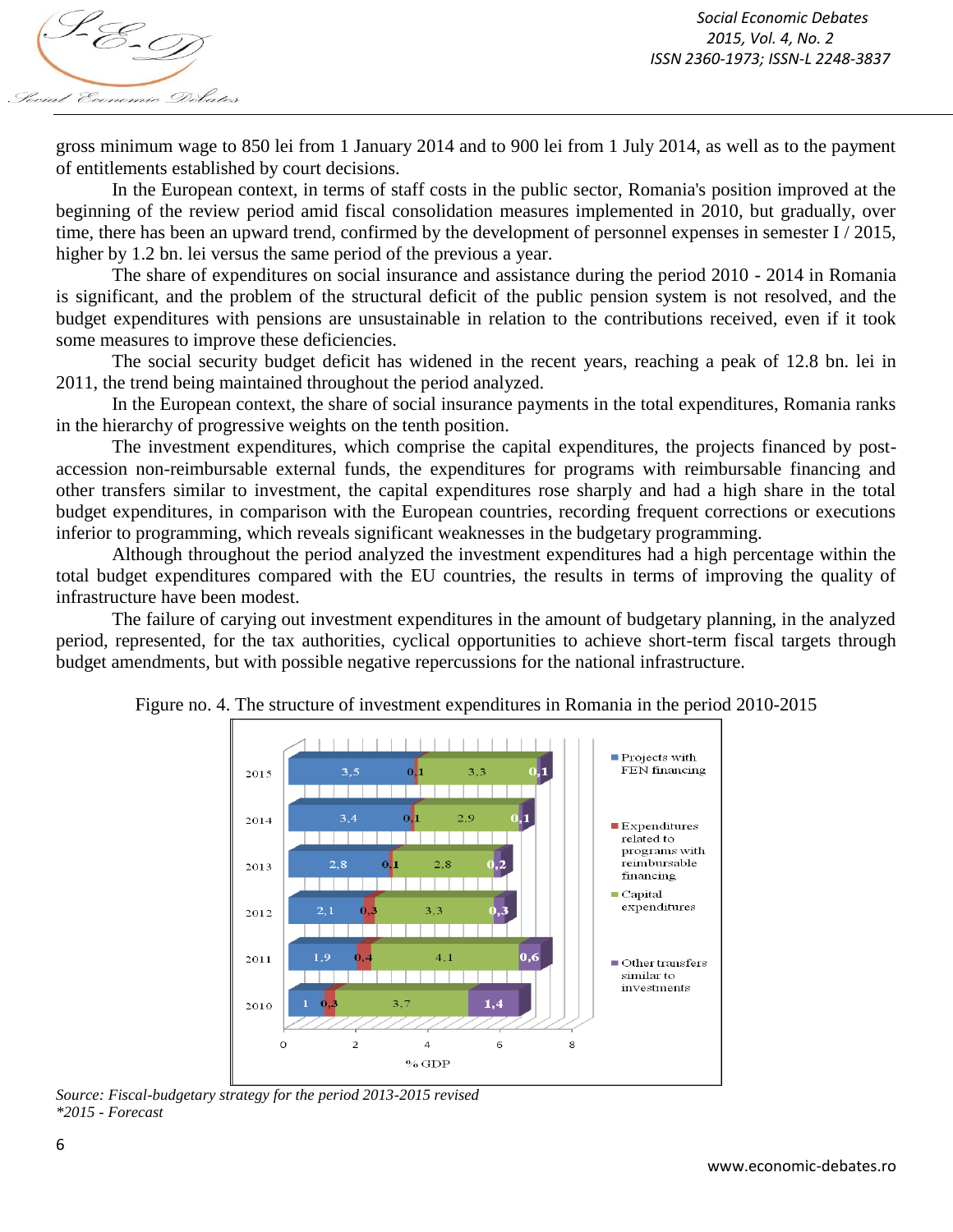The analysis of investment expenditures shows, in general, a poor management of allocation and utilization of funds dedicated to public investment, the lack of a multi-annual investment programs that provide investment prioritization according to the community and national strategic needs.

The interest expenditures reveal the dynamics of the public debt and of its stock at the baseline (of the analysis) and the budgetary effort for interest payments relating thereto. Between 2010- 2013, the interest expenses related to the public debt recorded successive annual increases in both nominal value and as a share of total expenditures. This was due to the increase in the stock of public debt, its share in the GDP being increased from 37.9% in 2010 to 40.1% in 2011 to 41% in 2012 and 42.47% at the end of 2013, according to the national methodology.

Between 2014-2015, the interest expense related to the public debt recorded significant reductions compared to those recorded in 2013. This was due to the cyclical aspects of the dynamics of interests on the financial markets and to the capital.

### **Conclusions regarding certain fiscal structural trends in the context of Community tax rules**

In the structure of tax revenues, there are no consistent trend of change, the same structure being maintained in the analyzed period, and the dynamics of the structural elements maintains its orientation towards indirect taxation, in particular of consumption, manifesting a timid trend, in the direct taxation towards the increase of the income and the property tax rates, these representing tax bases less affected by the economy cyclicality.

At the level of expenditures, their general structure was maintained, their dynamics recording changes, particularly in respect of staff costs, whose decrease represented the manner of reducing the budget deficit during the financial and economic crisis. Gradually, with the economic recovery, their value was recovered, but the number of budget employees was decreased. The capital expenditures is not a support for the real economy, they are not executed at the planning level, reflecting a poor management and a lack of multi-annual national infrastructure projects. Another category of expenditures which affects the efficiency of the budgetary targets, is represented by the national social security, for the insurance of which transfers are made annually from the state budget, affecting other expense categories.



Figure no. 5. Evolution of the main budget indicators in Romania in the period 2010-2015

*Source: Fiscal-budgetary strategy for the period 2013-2015 revised \*2015 - Forecast*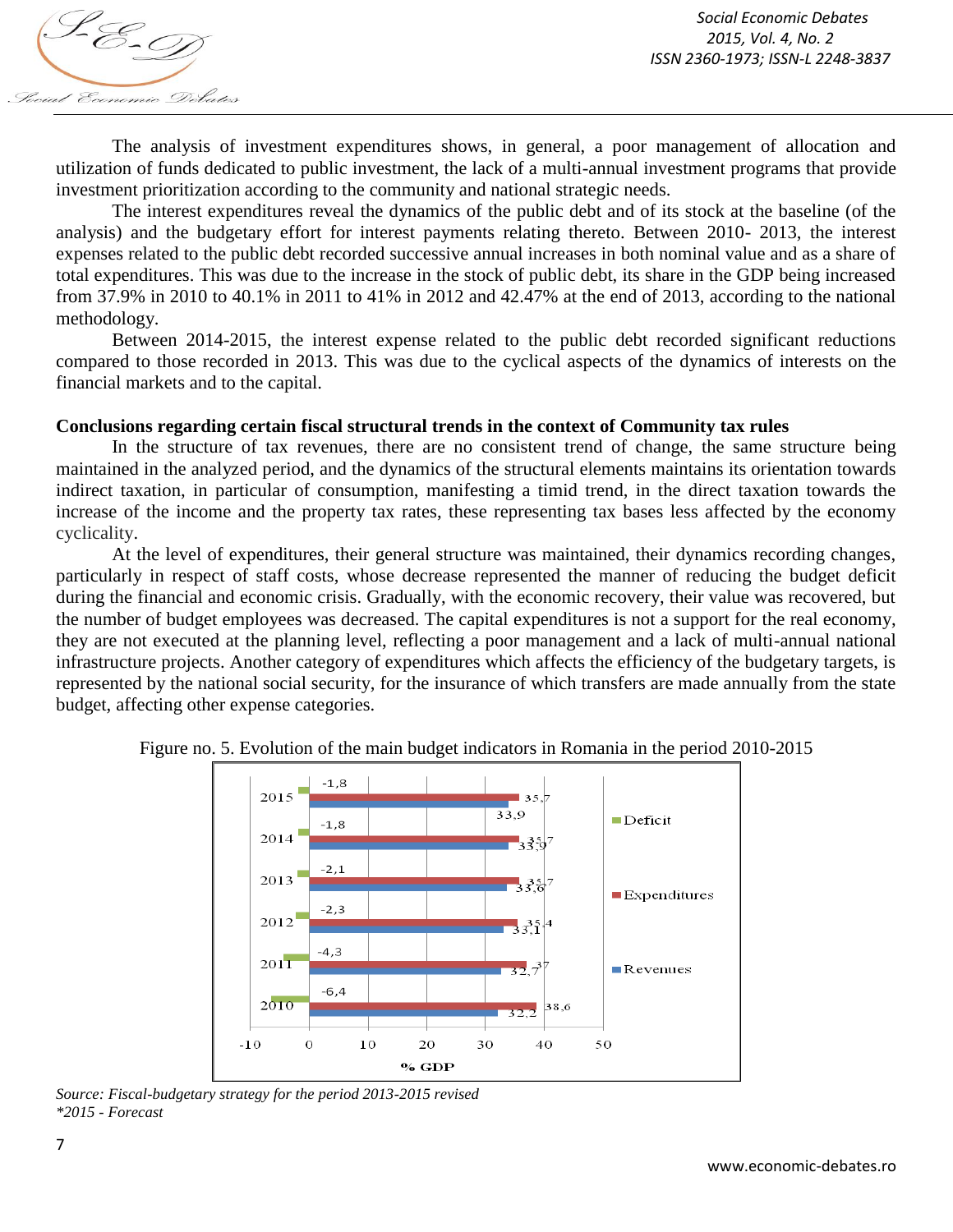

Overall, the fiscal-budgetary indicators of the analyzed period do not present significant elements of orientation towards a particular type of tax (one particular exception is recorded in the taxation of properties) or expense structure (with multiplication effect of investment, for example) but there is an increase of the fiscal – budgetary discipline, which means an increase of concerns for a better collection, with a view of broadening the tax base, introducing new taxes which do not prove adequate for the economic and accounting practice in Romania (see the pole fee or the taxation of tips) and prudence in spending, in particular regarding the expenditures of an economic nature.

It can be noted that the tax authorities strive to achieve fiscal consolidation and the budgetary targets engaged by the tax rules adopted at community level to which Romania joined, in particular, the budget deficit, cf. figure 6 through sustained efforts to increase tax collection, to curb corruption in the public finance system and to reduce costs.



Figure no. 6. The budget deficit evolution, according to the ESA methodology and the structural deficit in Romania in the period 2010-2015

*Source: Fiscal-budgetary strategy for the period 2013-2015 reviewed \*2015 - Forecast*

In perspective, a stable structure of tax revenues and budget expenditures appears to be more and more necessary, stemming from considerations of achieving structural deficits lower than the actual ones, due to meeting the medium term budgetary objective (MTO) assumed, namely a structural deficit of maximum 1 % of the GDP in the coming years, resulting from the adherence to the fiscal compact, which will impose discipline and budgetary constraints, namely a relatively low fiscal space to use the fiscal policy as an active tool of macroeconomic adjustment.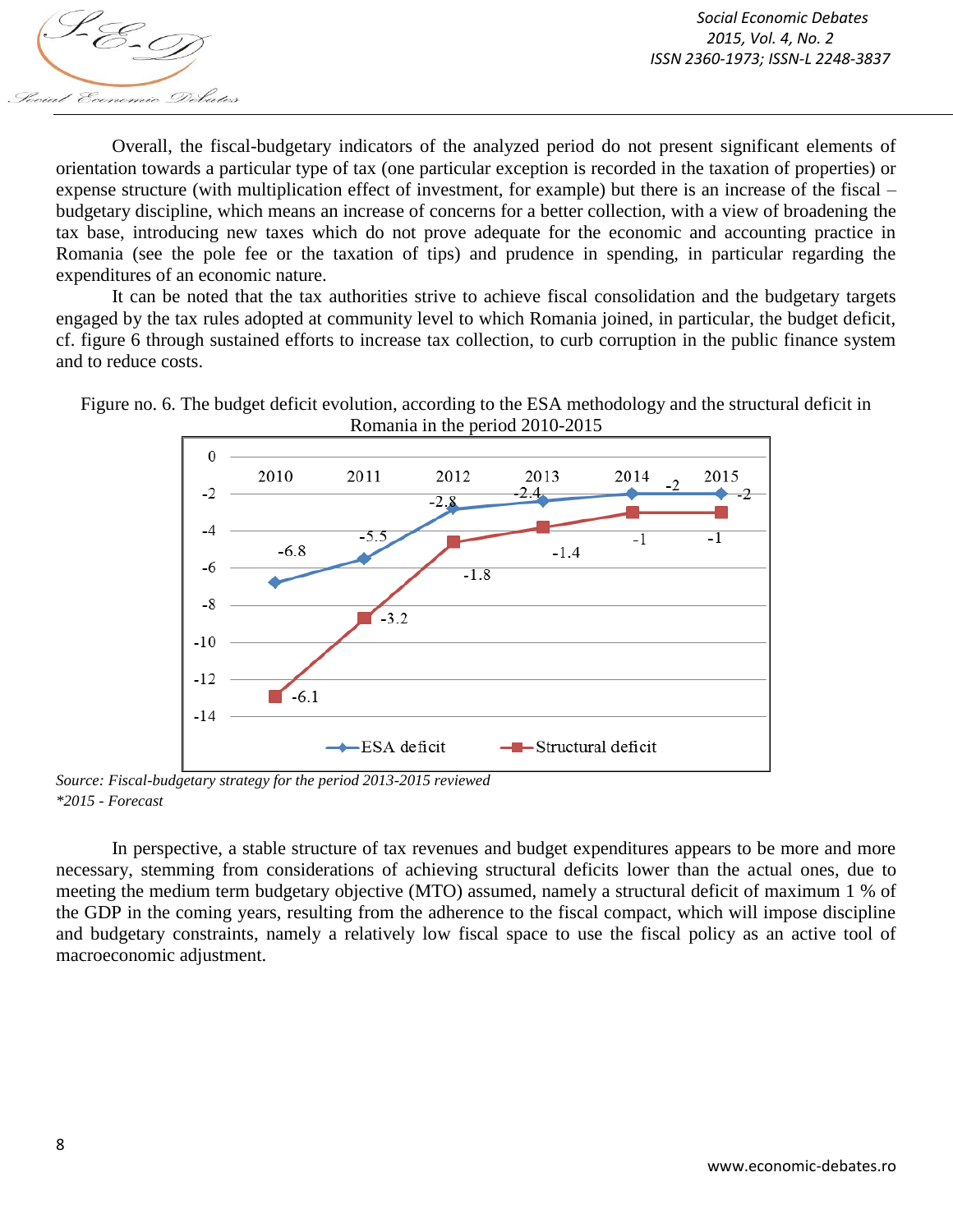

#### **Bibliography**

- 1. *"Annual reports of the Fiscal Council in Romania during 2010 – 2013"* (http://www.consiliulfiscal.ro);
- 2. Balázs, F., Anton, J., (2015), "*Economic Convergence Economic Convergence of Central and Eastern European EU Member States over the Last Decade (2004-2014*)", European Economy, Discussion Paper 001/June 2015, European Commission, Directorate-General for Economic and Financial Affairs;
- 3. Dabrowski, M., (2013), "*Fiscal or Bailout Union: Where is the EU/EMU's Fiscal Integration Heading*?",CASE Network Studies and Analyses, No. 466;
- 4. Eyraud, L., Gomes Sirera, R., (2013) "*A Comparative Perspective on the European Fiscal Governance Framework*", International Monetary Fund, Fiscal Affairs Department, paper presented at the 10th EUROFRAME Conference on Economic Policy Issues in the European Union on 'Towards a better governance in the EU?', Warsaw, May 24;
- 5. Garnier, G., Gburzynska, A., Endre György, Mathé, M., Prammer, D., Savino Ruà, Skonieczna, A., (2013), "*Recent Reforms of Tax Systems in the EU: Good and Bad News*", European Commission;
- 6. Leonida, I., (2015), "*Position of the romanian tax system within the typology of tax systems*", Financial Studies 3/2015, Journal published by "Victor Slăvescu" Centre for Financial and Monetary Research;
- 7. "*Macroeconomic imbalances Country Report – Romania 2015*"; European Economy, Occasional Papers 223/June 2015, European Commission, Directorate-General for Economic and Financial Affairs;
- 8. *"Romania's fiscal-budgetary strategy for the period 2013-2015 reviewed"*
- 9. Series *"Taxation trends in the European Union"* 2010 2014, Eurostat, statistical books;
- 10. *"Statistical Bulletin of the Finance Ministry in the period 2010 – 2014",*  (http://www.mfinante.ro/execbug.html?pagina=buletin)